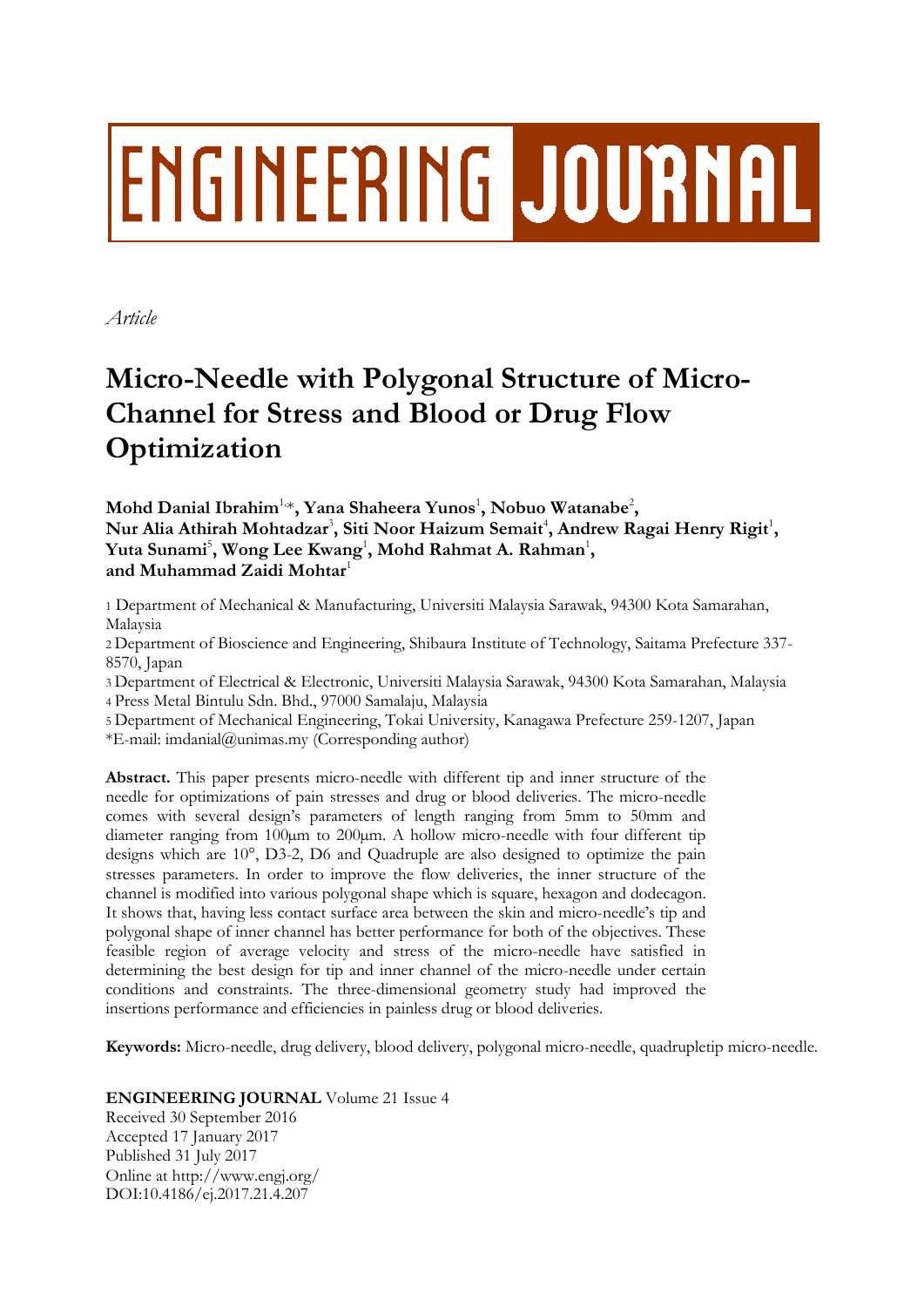### **1. Introduction**

Injecting drug and blood withdrawing techniques are obtained either from arteries or veins. By using hypodermic needle to penetrate human skin until it reaches the arteries or veins is surely uncomfortable and painful. From the beginning of the realization of painless needle from mosquito's mechanism of blood withdrawal, lots of research is done to improve the efficiency of the micro-needles for drug delivery and blood withdrawal from various sizes of needle and designs. Needles are defined as sharp hypodermic needle that has a function to be painless while completing the task of penetrating the human outermost skin to withdraw blood or injecting fluid into the blood stream [1-4]. From hypodermic needles to the current conventional micro-needle, the advancement of the researches leads to the technologies of microneedles in improving the flow and performance while completing the task of penetrating the human outermost skin [5]. In general, micro-channels are regarded as an effective method for the field of heat transfer in the application of various fluids and fluid velocity [6]. Furthermore, this might gives improvement in dynamic characteristics by modifying the geometries of the micro-channel, by changing the inner polygonal shape with different dimensions, similarly as how the previous researchers conducted in modifying geometries and dimensions to gain drastic performance improvements [7-8].

Human skin is the largest organ of the human body and one of the complex tissues of the human body which has different functions components and structure. Structure of outermost layer, stratum corneum is very complex and acts as a barrier. These methods are used in previous research, which makes the delivery more successful. Problems are encountered when drug is too complex and difficult to be absorbed from the skin to the vessel. This layer is composed of cornified dead cell which is 20-40µm thick [9]. Human skin in each part itself has difference in their young modulus and differs in each part of human body as it exhibits the properties of non-homogenous, anisotropic nonlinear and viscoelastic [10]. The level of hydration of human skin also affect the young modulus and level of pain when the needle is about to penetrate the skin [11].

Penetrating human skin with a hypodermic needle is painful and uncomfortable. A low-invasive needle is very much desired in medical field in order to do lot of activities that involve needle. By imitating mosquito fascicle, researcher has put their considerable effort in developing micro-needles in order to replace the normal and traditional hypodermic needle. From hypodermic needle, the advancement of the researches leads to the technologies of micro-needles with the efforts to bypass the stratum corneum that enhance drug penetration. Penetrations up to 1.5mm are considered to be painless [12]. Sharper tip of needle ease the penetration process as the generated stress is only little compared to the blunt tip. Stratum corneum, which is 10-15µm, the outer layer of skin, gives more advantage to micro-needle compared to the traditional hypodermic needle as the conventional needle that pass this layer of skin does transmit the drugs effectively but there is a possibility of infection and pain. While, micro-needles which can be fabricated long enough, pass this layer, results in less pain, infection nor injuries [13].

## **2. Methodology**

Figure 1 shows the micro-needles with inner channel design of circular, square, hexagon, and dodecagon, respectively. Previous researchers focus on making differences on non-edges, circle and edges, and square channels only. The research does not cover the number of edges of the inner channels. Therefore, these designs are proposed to investigate the effects that will occur when more variation on the inner channels edges is purposely designed for micro channels. Several micro-needle's tip designs are also designed with the parameter of 100  $\mu$  m and 150  $\mu$  m inner-diameter with three different channel length which is 10mm, 25mm and 50mm. The medium for the flow improvement research simulation is blood and drug represented by water.

The biggest vessel diameters in human body are veins, which ranges from 800 $\mu$ m-1.8mm where the venous blood flows significantly at 1.5-7.1cm/sec. The velocity of the inlet was assumed to be lower than the non-Newtonian flow properties where the diameter of the microneedle ranges from 100  $\mu$ m-200  $\mu$ m, thus the velocity decided was 0.01m/s [14].

The materials used in this section is polysilicon and titanium. This selection is based on the differences in surface roughness and history of manufacturing of micro-needle which is having suitable physical properties in biomedical fields. The important factors in choosing the material in biomedical fields are the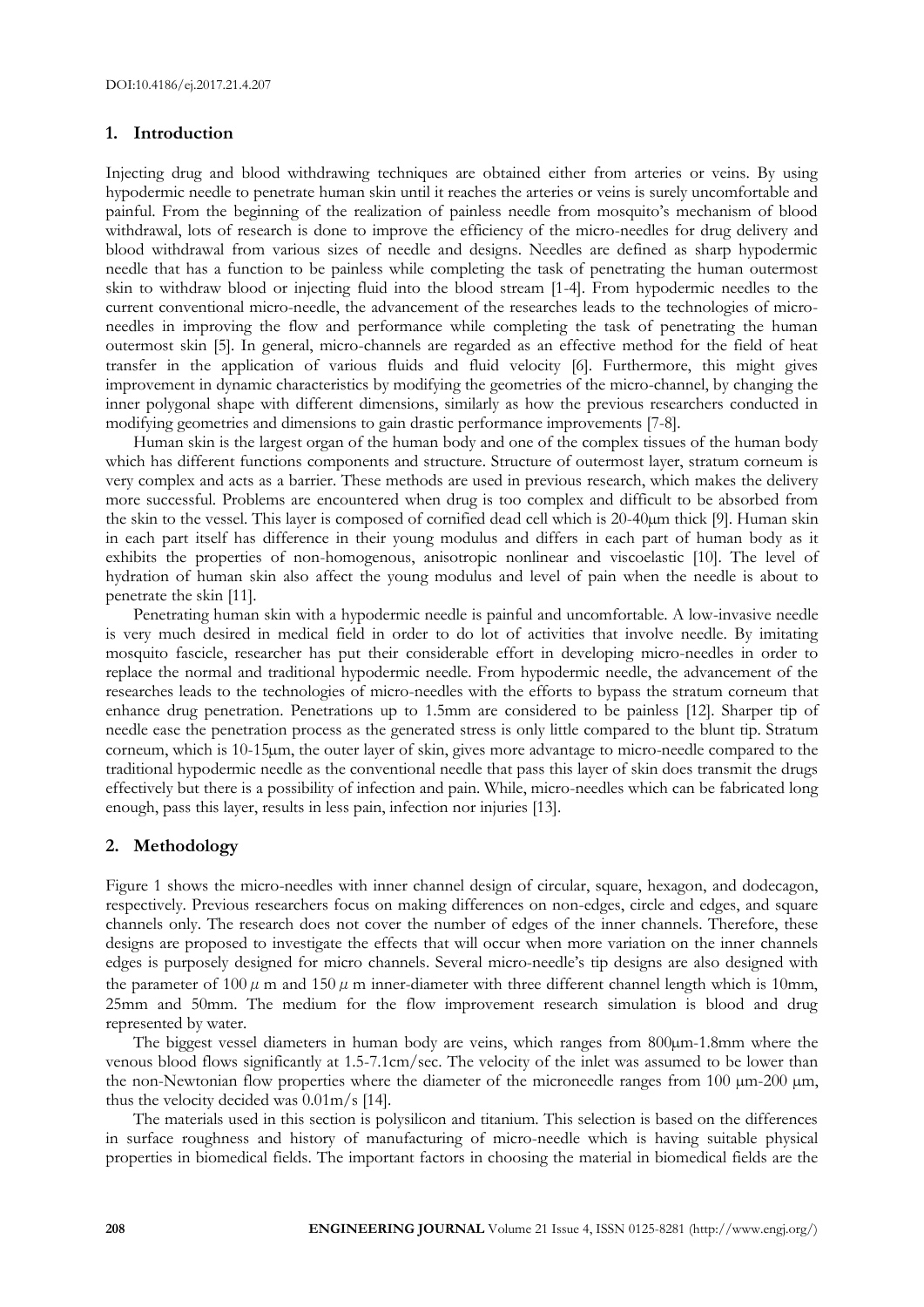biocompatibility of the material. The surface roughness of polysilicon is 0.5 while titanium is having surface roughness of 0.1.



Fig. 1. Micro-needle channel inner designs.

This research focuses more on the fluid flow velocity and its energy losses in micro-needles with respect to the design parameters and slip length applied according to micro-needle's length. The physic settings for the simulation is using laminar two-phase flow. Blood is comprised by plasma and red blood cells. The main content of blood is red blood cells or erythrocytes which accounts for 45% of blood volume, 95% of blood tangible composition and more than 99% of the particulate matter in blood. Blood is regarded as a two-phase flow system of erythrocytes suspended in plasma for microcirculation since the size of erythrocytes are same as the capillary diameter in microcirculation. Erythrocytes aggregation as well as deformability has a great influence on blood rheological properties especially at low blood flow rate [15].

The energy equation for the energy losses in fluid flow is applied as in Eq. (1), where energy equation considering energy losses, E<sup>L</sup> is as follows.

$$
\frac{V_1^2}{2} + gz + \frac{P_1}{\rho} = \frac{V_1^2}{2} + gz + \frac{P_2}{\rho} + E_L
$$
 (1)

From the equation of continuity,

$$
A_1 V_1 = A_2 V_2 \tag{2}
$$

$$
V_2 = \frac{A_1}{A_2} V_1 \tag{3}
$$

and substituting the value of  $V_2$ , yields,

$$
E_L = \frac{P_1 - P_2}{\rho} + \frac{V_1^2}{2} - \frac{\frac{A_1^2}{A_2^2} V_1^2}{2} \tag{4}
$$

$$
E_L = \frac{P_1 - P_2}{\rho} + \frac{V_1^2}{2} \left( 1 - \frac{A_1^2}{A_2^2} \right)^{1}
$$
 (5)

The area of the channel remained the same along the micro-needle. The final equation that can be obtained is as the following and applied to find the energy losses for the fluid flow.

$$
E_L = \frac{P_1 - P_2}{\rho} \tag{6}
$$

Figure 2 shows the 10°, 20, 30, 40, D1, D2-1, Quadrupletip, D3-2, D5-2, D6, D7-2, D9 and D10 micro-needle which are used for the stress simulation optimization. These design variables are proposed in this research due to fact that conventional needles used in the medical field currently are only 10° needle tip. It is assumed to be the most practical and less painful tip due to its lowest surface contact area. However, we included more design on tip needle with low contact area to compare their performance with the conventional tip needle. These micro-needles designed are a hollow cylinder with a dimension of 300  $\mu$  m outer diameter, and  $180 \mu$  m inner diameter. Penetrating human skin, the simulation of the maximum stress on human skin resulted by penetrating micro-needles by 0.5mm downward was simulated by imitating mosquito proboscis when penetrating human skin for blood sucking purpose [16].

The micro-needles are penetrating the rubber perpendicularly to the rubber surface in order to find the maximum value of the parameters mention above. However, it is best if the piercing angle of the microneedles is in 45° to the skin surface; as this is claim to be the best angle to withdraw the human blood efficiently [17]. The micro-needles are set to fix and rigid mode. They are also set to be the reference geometry by -0.5mm at y-axis.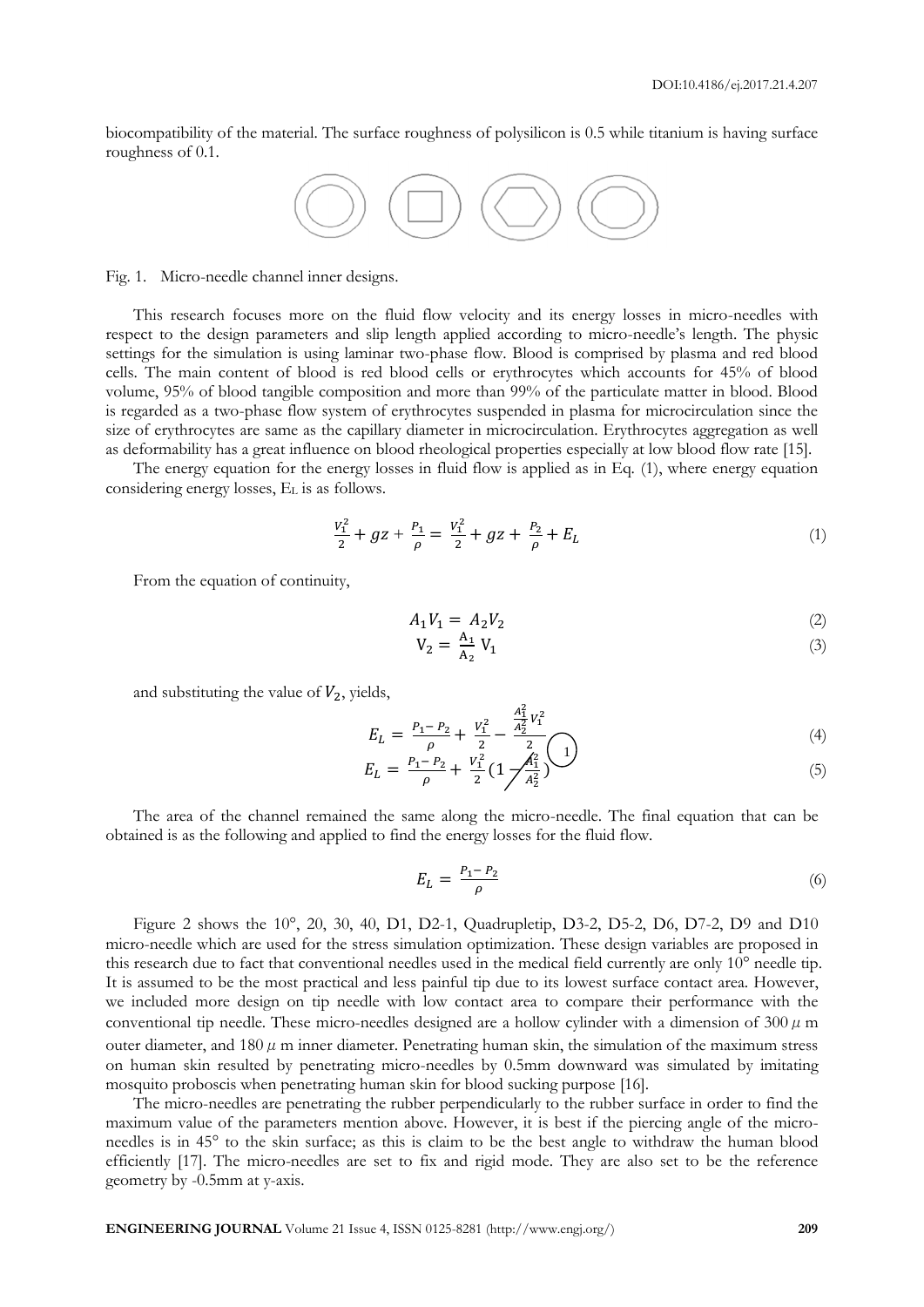# **ANTILLE**

Fig. 2. Micro-needle tip designs.

Table 1 and Table 2 show the properties of fluid (drug and blood) and applied physics on the model of the simulation for the boundary condition. The validation of the simulation can be seen through the element quality of the complete mesh showed in Table 3. The domain elements statistics shows that the average element quality is 0.7856. The value of the average element quality towards 1 provides a better numerical results. Figures 3 and 4 show the element quality histogram and the meshed model of dodecagon channel.

Table 1. Fluid properties.

| Properties                           | Fluid        |         |  |
|--------------------------------------|--------------|---------|--|
|                                      | <b>Blood</b> | Water   |  |
| Density, $\rho$ [kg/m <sup>3</sup> ] | 1060         | 1000    |  |
| Dynamic viscosity, $\mu$ [Pa.s]      | 0.00400      | N 00089 |  |

Table 2. Boundary conditions in the simulation.

| Boundary conditions |                                             |                  |                    |  |  |
|---------------------|---------------------------------------------|------------------|--------------------|--|--|
|                     | Laminar two-phase flow, moving mesh (tpfmm) |                  |                    |  |  |
|                     | Navier-slip, $\beta$                        | $0.2*h$          |                    |  |  |
| Applied physics     | Laminar inflow                              | $u_{\text{avg}}$ | $0.01 \text{ m/s}$ |  |  |
|                     |                                             | $P_0$            | $0$ Pa             |  |  |
| Applied study       | Time-dependent                              |                  |                    |  |  |
| Applied mesh        | User-controlled mesh                        |                  |                    |  |  |
|                     | Mesh size                                   | Solid            | Normal             |  |  |
|                     |                                             | Non solid        | Fine               |  |  |

Table 3. Model mesh statistics

| Statistics                |                         |  |
|---------------------------|-------------------------|--|
| Complete mesh             |                         |  |
| Element type              | All elements            |  |
| Tetrahedral elements      | 385160                  |  |
| Triangular elements       | 59962                   |  |
| Edge elements             | 9364                    |  |
| Vertex elements           | 28                      |  |
| Domain element statistics |                         |  |
| Number of elements        | 385160                  |  |
| Minimum element quality   | 0.1377                  |  |
| Average element quality   | 0.7856                  |  |
| Element volume ratio      | 0.04496                 |  |
| Mesh volume               | 28630.0 mm <sup>3</sup> |  |
| Maximum growth rate       | 3.487                   |  |
| Average growth rate       | 1.656                   |  |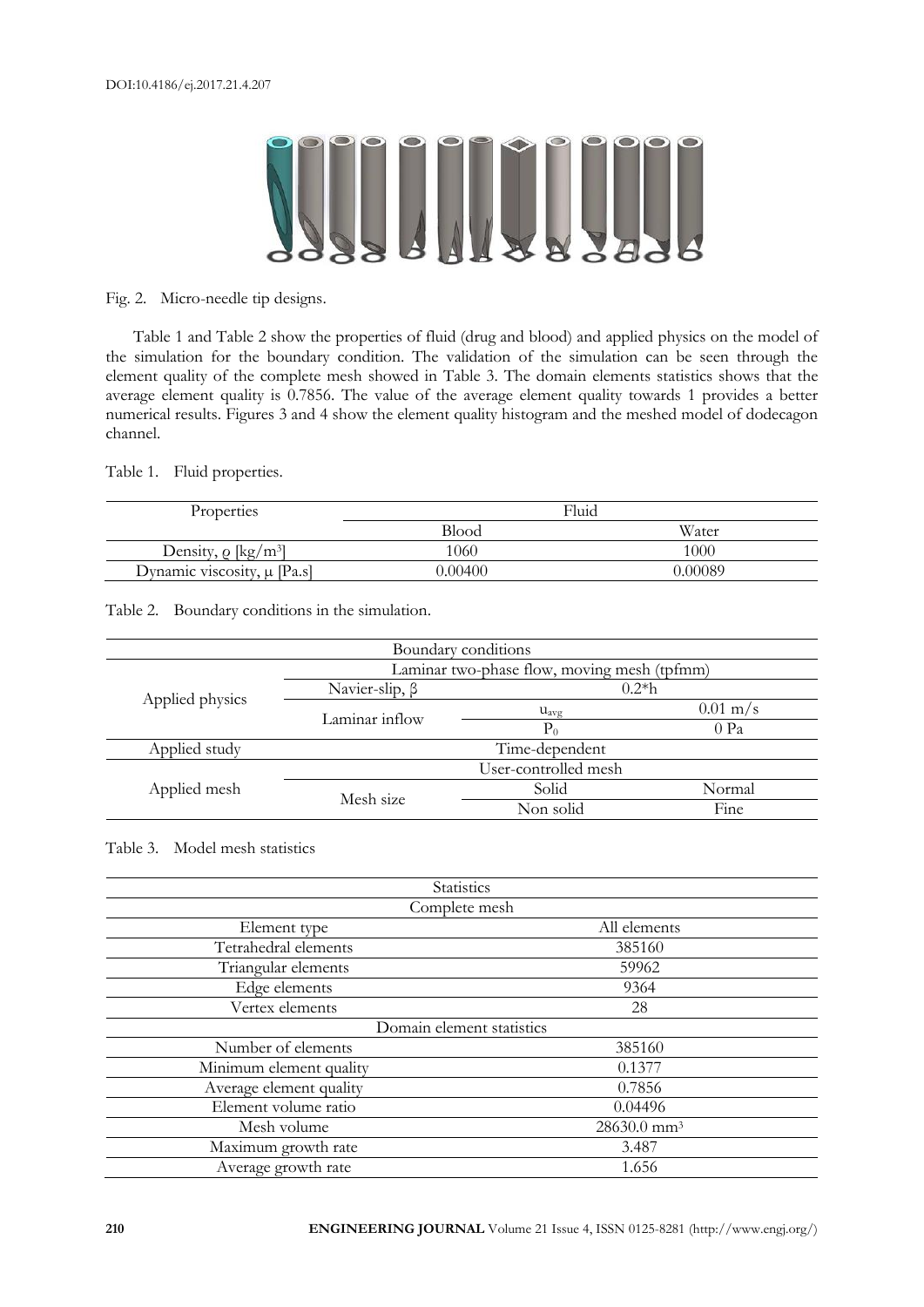

Fig. 3. Element quality histogram.



Fig. 4. Meshed model of dodecagon channel.

## **3. Results and Discussions**

The velocity simulation result of circular, square, hexagon and dodecagon for drug delivery is sorted from the highest velocity simulated for each material, length and diameter. From these 96 sets of micro-needles, the chosen micro-needles based on performance is tabulated in Table 4. The table shows that using square shape, polysilicon, 0.15mm diameter and 50mm length produced the highest velocity. The velocity simulation result from circular, square, hexagon and dodecagon for blood delivery is sorted from the highest velocity simulated for each material, length and diameter. Based on Table 5, it shows that using hexagon shape, titanium, 0.10 diameter and 50mm length produced the highest velocity.

Table 4. Drug flow performance.

| Inner<br>design | Material                | Diameter<br>mml] | Length<br>[mm] | Velocity<br>$\left[\text{mm/s}\right]$ |
|-----------------|-------------------------|------------------|----------------|----------------------------------------|
| Circular        | Polysilicon<br>Titanium | 0.10             | 50             | 2.0799                                 |
| Square          | Polysilicon             | 0.15             | 50             | 2.3220                                 |
| Hexagon         | Polysilicon             | 0.10             | 50             | 2.2947                                 |
| Dodecagon       | Polysilicon             | 0.10             | 50             | 2.1344                                 |

| Table 5.<br>Blood flow performance. |  |
|-------------------------------------|--|
|-------------------------------------|--|

| Inner<br>design | Material                | Diameter<br>mml] | Length<br>lmml | Velocity<br>$\left[\text{mm/s}\right]$ |
|-----------------|-------------------------|------------------|----------------|----------------------------------------|
| Circular        | Polysilicon<br>Titanium | 0.10             | 50             | 2.0799                                 |
| Square          | Polysilicon             | 0.15             | 50             | 2.2257                                 |
| Hexagon         | Titanium                | 0.10             | 50             | 2.2947                                 |
| Dodecagon       | Polysilicon             | 0.10             | 50             | 2.1216                                 |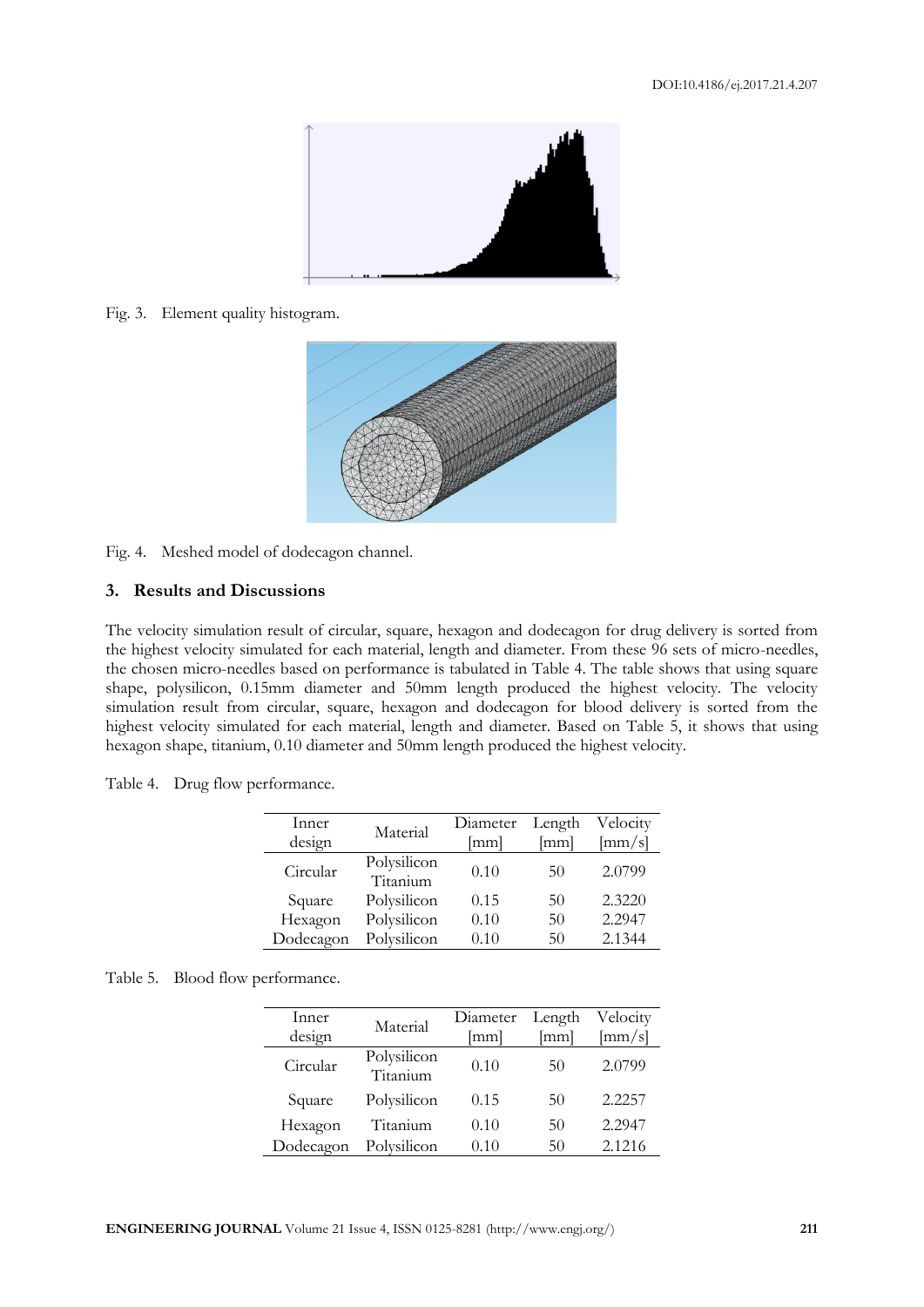Table 6 and Table 7 show the pressure obtained in drug and blood flow delivery simulation. The energy losses is then calculated using the Eq. (6) as shown in previous section.

In drug flow delivery, using square inner design has higher velocity compared to other designs. It shows that when square inner design is used, it has the lowest energy losses which is  $1.41x10^{-3}$  mm along the micro-needle. On the other hand, it also shows that when the value of velocity per area increases, the energy losses per area has lower value respectively.

In blood flow delivery, using hexagon inner design has higher velocity compared to other designs. It shows that using hexagon inner design, lower energy losses can be obtained which is 1.41x10-3 mm along the micro-needle. On the other hand, it also shows that when the energy loss per area decreases, the velocity per area has lower value respectively. These tables can be summarized as that wall interaction is higher than the interaction's area which are applied to the inner designs of the micro-needle.

| Inner<br>design | Pressure<br>[Pa] | Energy<br>Losses.<br>$E_{L}$ , 10-3<br>[mm] | $E_{L}/A$<br>[1/mm] | V/A<br>[1/mms] |
|-----------------|------------------|---------------------------------------------|---------------------|----------------|
| Circular        | 1.61             | 1.61                                        | 0.0512              | 66.62          |
| Square          | 1.41             | 1.41                                        | 0.0627              | 103.2          |
| Hexagon         | 2.07             | 2.07                                        | 0.0727              | 80.43          |
| Dodecagon       | 1.69             | 1.69                                        | 0.0636              | 80.32          |

Table 6. Drug flow relationship performance.

Table 7. Blood flow relationship performance.

| Inner design | Pressure<br>[Pa] | Energy<br>Losses,<br>$E_{L}$ , 10-3<br>[mm] | $E_{L}/A$<br>[1/mm] | V/A<br>[1/mms] |
|--------------|------------------|---------------------------------------------|---------------------|----------------|
| Circular     | 6.16             | 5.81                                        | 0.1849              | 66.70          |
| Square       | 5.15             | 4.86                                        | 0.2159              | 98.92          |
| Hexagon      | 2.06             | 1.94                                        | 0.0681              | 80.43          |
| Dodecagon    | 6.48             | 6.11                                        | 0.2301              | 79.85          |

As the fluid flows through a channel, the fluid experiences some resistance due to some energy losses, usually caused by secondary flows. As time passes, the increase of viscosity affected the velocity in a channel. Mainly, the viscosity causes loss of energy in the flows due to friction which is related to the Reynolds number for the fluid flow, surface roughness of the channel and the geometry of the channel.

In blood flow rheology, the elevation in red cell hematocrit, eventually increase the blood viscosity. Thus, increase the resistance to blood flow. If clotting mechanisms are stimulated in the blood, platelet aggregation and interactions with plasma proteins occur. This leads to entrapment of red blood cells and clot formation, which dramatically increases the blood viscosity. The higher viscosity of the fluid, the higher resistance to flow because the fluid's particle have more force attraction between them. These leads to be having more cohesion and internal friction which how often the particles of a fluid slip past each other. Thus, decreasing the flow rate of the fluid's flow [18-22].

The relationship of velocity-energy losses can be further explained in the relationship of V/A-E<sup>L</sup> graphs for both drug and blood delivery. The highest velocity obtained are square for drug delivery and hexagon for blood delivery. The fluid-wall interaction has been minimized or exterminated, thus, the energy losses is small in these micro-needles size. The value per area is generalized for all micro-needle regardless of its inner design parameters. In drug delivery, square inner design has smallest value in velocity per area but in order to achieve the smallest value in energy losses per area, the inner design has to be circle. In blood delivery, hexagon inner design has smallest value in energy losses per area but in order to achieve the smallest value in velocity per area, the inner design has to be square.

In time-dependent phenomenon, erythrocytes aggregation are induced immediately after the implementation of a low shear condition and the resultant aggregates are dispersed mechanically under high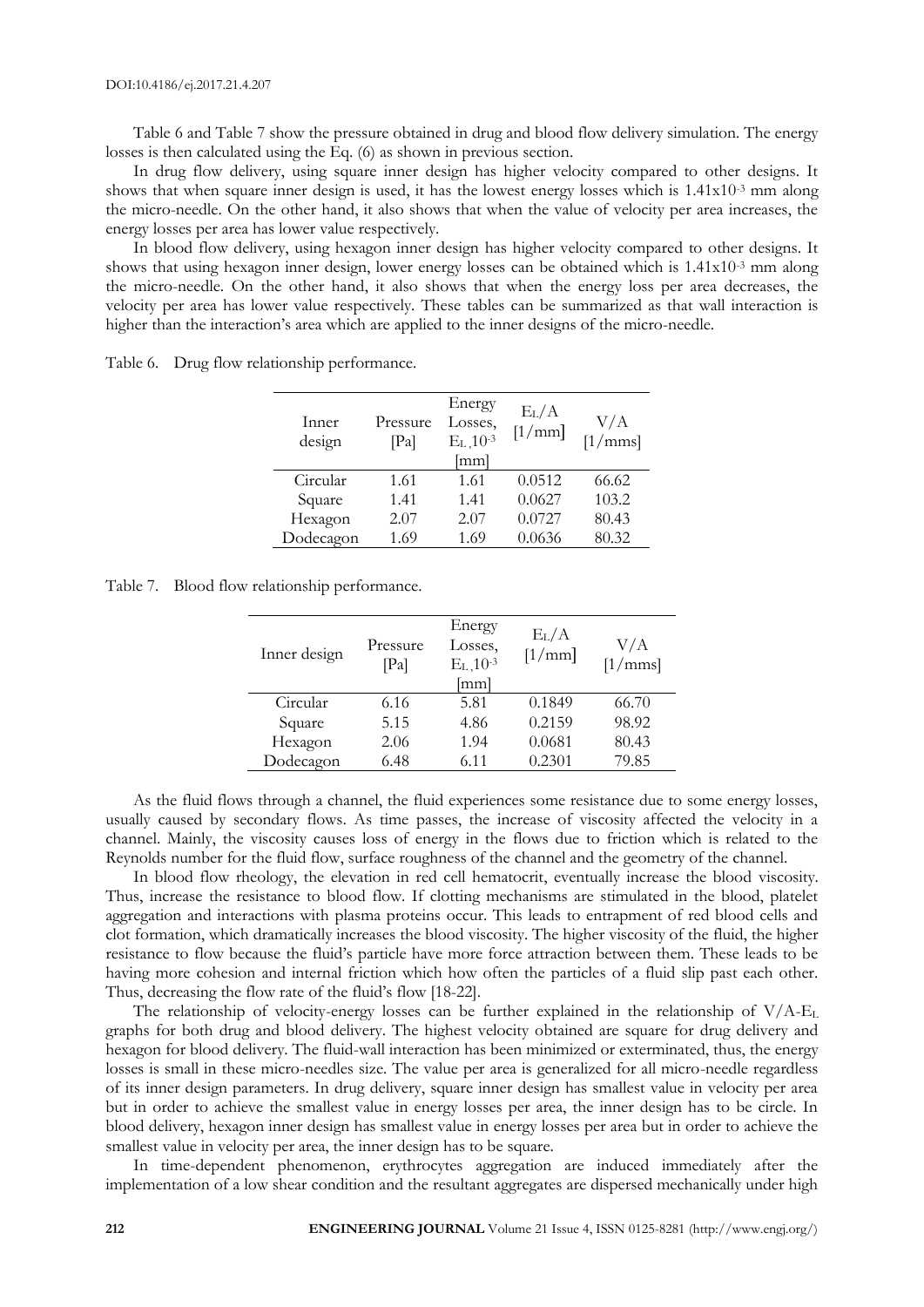shear stress [23]. Depending on the geometry and hydrodynamic conditions of the flow, there is a transient change of flow behavior and blood viscosity. Blood is a non-Newtonian fluid, which means that the viscosity of blood is not constant, and it depends on shear rate [24].

As pointed out by Fahraeus and Lindqvist, tube diameter-dependent changes in viscosity are related to the axial accumulation of red blood cells in the flowing blood. During laminar flow through a tube, the concentric layers of plasma shearing against each other when it is caught between two layers [25]. This multiphase fluid nature of blood is the physical reason behind the Fahraeus effect where the correlation is when the tube diameter is decreased, the average velocity of blood is increased and so does the wall shear stress but decreased in apparent blood viscosity [24-25]. The relationship shows in both Fig. 5 and Fig. 6. This type of migration is known to be due to the formation of a cell-free layer near the wall and shear induced diffusion caused by a decrease of granular temperature at the center of the tube due to inelastic collisions hence drop of pressure through the narrow vessel [25]. This relationship can be applied to the polygonal shape of channel where the hydraulic diameter of polygonal channel has less area compared to the total are of diameter of circular channel. Thus the resultant average velocity in edges channel is higher than in non-edges channel.



Fig. 5. Relationship of tube diameter on the relative viscosity of flowing blood [26].



Fig. 6. Relative apparent viscosity of whole blood in varying diameter [27].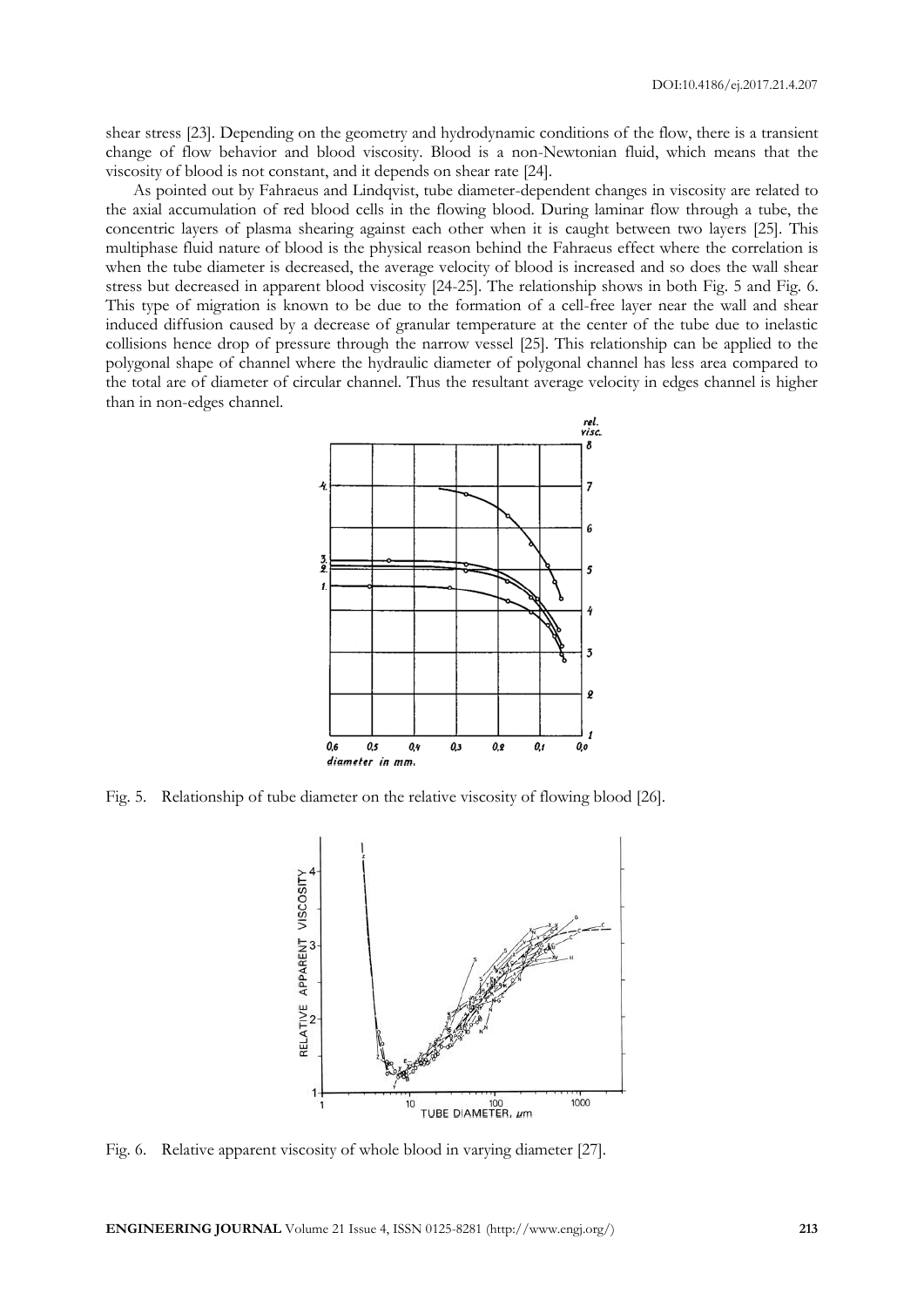Another factors, which contribute flow behavior of blood in flow channel, are the interaction of erythrocytes and wall surface, the geometry of flow channel and the contour of inner surface of flow channel. This also can be applied to drug as well as drug contain molecules in such solution. The interaction of molecules in both drug and blood may interact with the surface of the wall and temporarily stick on the surface. The shear stress may change the interaction through the alteration of spatial organization of the molecules. As for the contour of inner surface of flow channel, the irregularly shaped inner surface of living microvessels provides hydrodynamically smaller effective diameters of their lumina. This can be related to the polygonal channel which mimicking the irregular shape of the inner surface of the channel.

The painless micro-needle designs are based on the maximum stress results between the micro-needle designs. It shows that quadrupletip produce less stress than the other 12 micro-needle tip designs.

Table 8-10 show the simplified way to view the differences of each micro-needle resulted when penetrates the rubber for the maximum strain and displacement result of each micro-needle.

It shows that quadrupletip micro-needle produces lowest stress and strain result. While for the maximum displacement result, quadrupletip micro-needle ranked 7/13 lowest displacement results.





Table 9. Comparison of 20°, 40°, D1 and D5-2 tip micro-needle.



| Stress $[N/mm^2]$ | 116.37                 | 224.78                 | 239.59                 | 265.03                 |
|-------------------|------------------------|------------------------|------------------------|------------------------|
| Strain [mm]       | $5.828 \times 10^{-2}$ | $9.594 \times 10^{-2}$ | $1.100 \times 10^{-1}$ | $1.319 \times 10^{-1}$ |
| Displacement [mm] | $3.500 \times 10^{-2}$ | $4.500 \times 10^{-2}$ | $2.158 \times 10^{-1}$ | $1.045 \times 10^{-1}$ |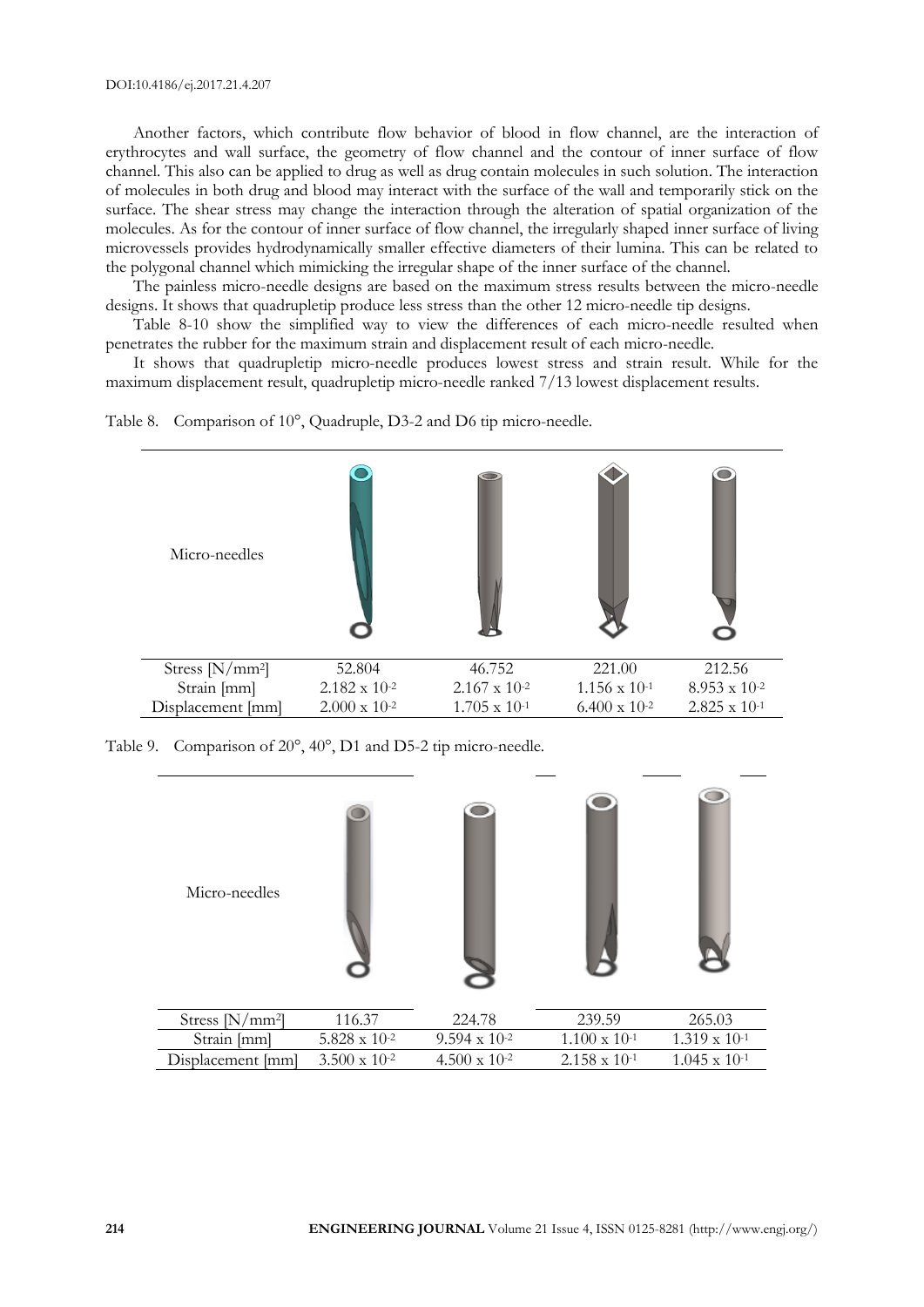| Micro-needles     |                        |                        |                        |                         |                         |
|-------------------|------------------------|------------------------|------------------------|-------------------------|-------------------------|
| Stress $[N/mm^2]$ | 164.45                 | 315.10                 | 324.88                 | $291.53 \times 10^{-1}$ | $115.94 \times 10^{-1}$ |
| Strain [mm]       | $7.534 \times 10^{-2}$ | $1.394 \times 10^{-1}$ | $1.275 \times 10^{-1}$ | $1.170 \times 10^{-1}$  | $5.910 \times 10^{-2}$  |
| Displacement [mm] | $3.600 \times 10^{-2}$ | $1.634 \times 10^{-1}$ | $2.504 \times 10^{-1}$ | $4.706 \times 10^{-2}$  | 1.788                   |

Table 10. Comparison of 30°, D2-1, D9, D7-2 and D10 tip micro-needle.

## **4. Conclusion**

This paper concludes that hexagon inner structure of micro-needle has better delivery for blood, while, square inner structure of micro-needle has better delivery for drug. It also shows that quadrupletip microneedle is the best design for pain optimization with lowest maximum value of stress compared to other designs. This implies that the designs had improved the insertion performance and potentially the painless blood withdrawal efficiency. Future works can be done by using quadrupletip micro-needle attached to a micro-pump in calibration with medical industry.

## **Acknowledgement**

The present work was partially funded by Fundamental Research Grant Scheme, Ministry of Education Malaysia, Grant No: FRGS/TK01 (01)/1059/2013(05) and UNIMAS Special Short Term Grant, Grant No: F02/SpSTG/1386/16/28. The authors also declares that there is no conflict of interest regarding the publication of this paper.

## **References**

- [1] A. Oki, M. Takai, H. Ogawa, Y. Takamura, T. Fukasawa, J. Kikuchi, Y. Ito, T. Ichiki, and Y. Horiike, "Healthcare chip for checking health condition from the analysis of trace blood collected by painless needle," *J. Appl. Phys.*, vol. 42 pp. 3722-27, 2003.
- [2] H. Ogawa, M. Nagai, J Kikuchi, and Y. Horiike, "Blood painless collection system equipping detection functions for search of vein," in *7th Int. Conf. Miniaturized Chemical and Biochemical Analysis Systems,* 741-3, Squaw Valley, CA, USA, 2003.
- [3] S. Henry, D. V. McAllister, M. G. Allen, and M. R. Prausnitz, "Micromachined needles for the transdermal delivery of drugs," in *Proc. IEEE Micro Electro Mechanical Systems, MEMS'98,* Heidelberg, Germany, 1998, pp. 494-8.
- [4] K. Oka, S. Aoyagi, Y. Arai, Y. Isono, G. Hasiguchi, and H. Fujita, "Fabrication of a micro needle for trace blood test," *Sensor Actuators A*, vol. 97-98, pp. 478-85, 2002.
- [5] S. Khumpuang, M. Horade, K. Fujioka, and S. Sugiyama, "Geometrical strengthening and tipsharpening of a microneedle array fabricated by x-ray lithography," *Microsyst. Technol.,* vol. 13, pp. 209- 14, 2007.
- [6] F. Ismail, A. I. Rashid, and M. Mahbub, "CFD analysis for optimum thermal design of a carbon nanotube based micro-channel heatsink," *Engineering Journal*, vol. 15, no. 4, pp. 11-22, 2011.
- [7] Y. Sunami, M. D. Ibrahim, and H. Hashimoto, "Optimum design of oil lubricated thrust bearing for hard disk drive with high speed spindle motor," *International Journal of Rotating Machineries*, vol. 2013 pp. 1-11, 2013.